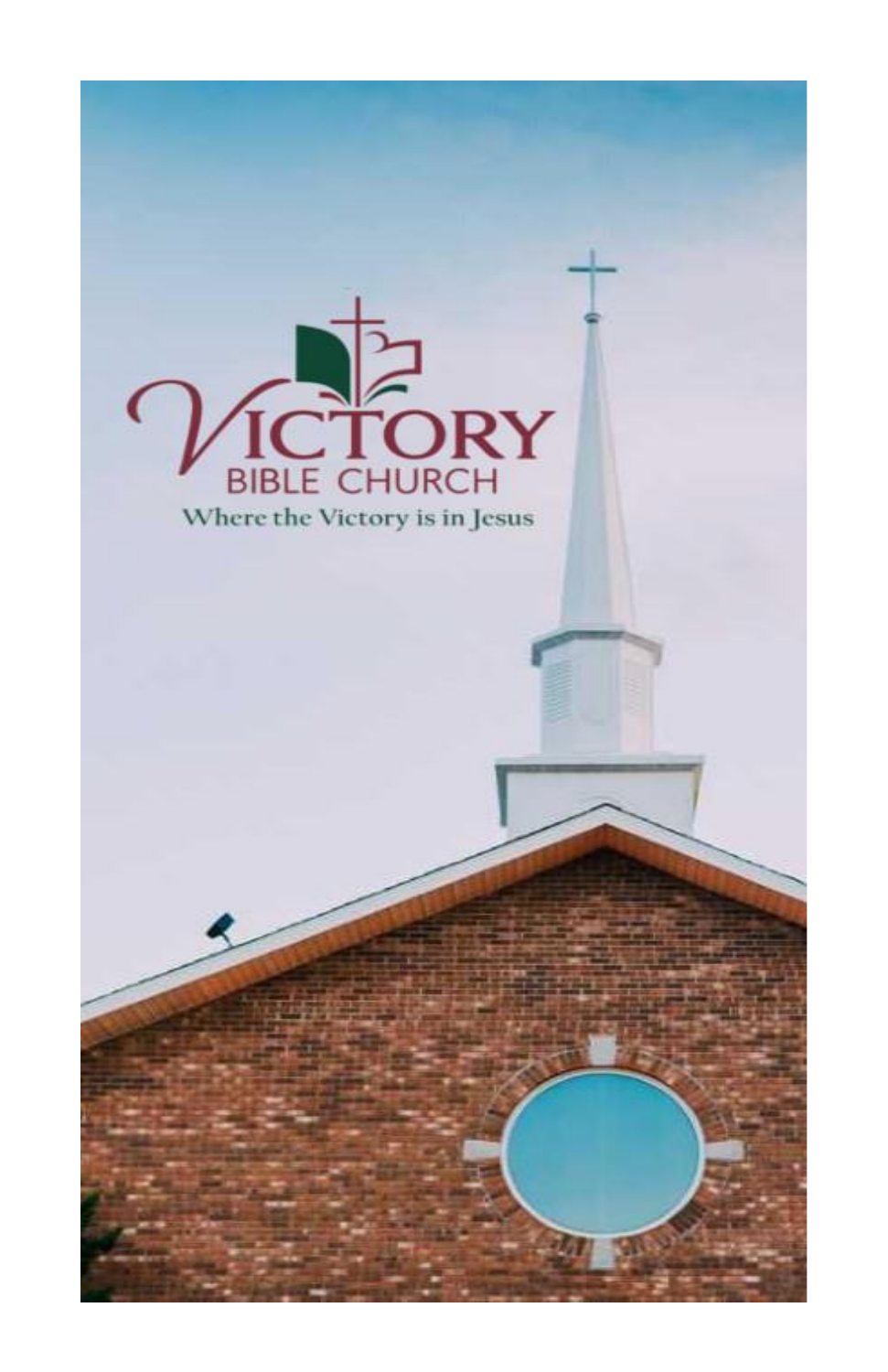

**June 19, 2022**

#### **Welcome to Victory Bible Church**

#### **HAPPY FATHER'S DAY**

**Helping people find God, grow in their faith, discover their purpose and make a difference.**

#### **What's Happening in June**

June 20th, Monday, Finding Peace in the Storm Bible Study – 7:00pm

June 21<sup>st</sup>, Tuesday, Women's Morning Prayer – 8:45am

June 21<sup>st</sup>, Tuesday, Morning Bible Study – 10:00am

June 22<sup>nd</sup>, Wednesday, S.A.L.T, Impact, Teens, Prayer Meeting-7:00pm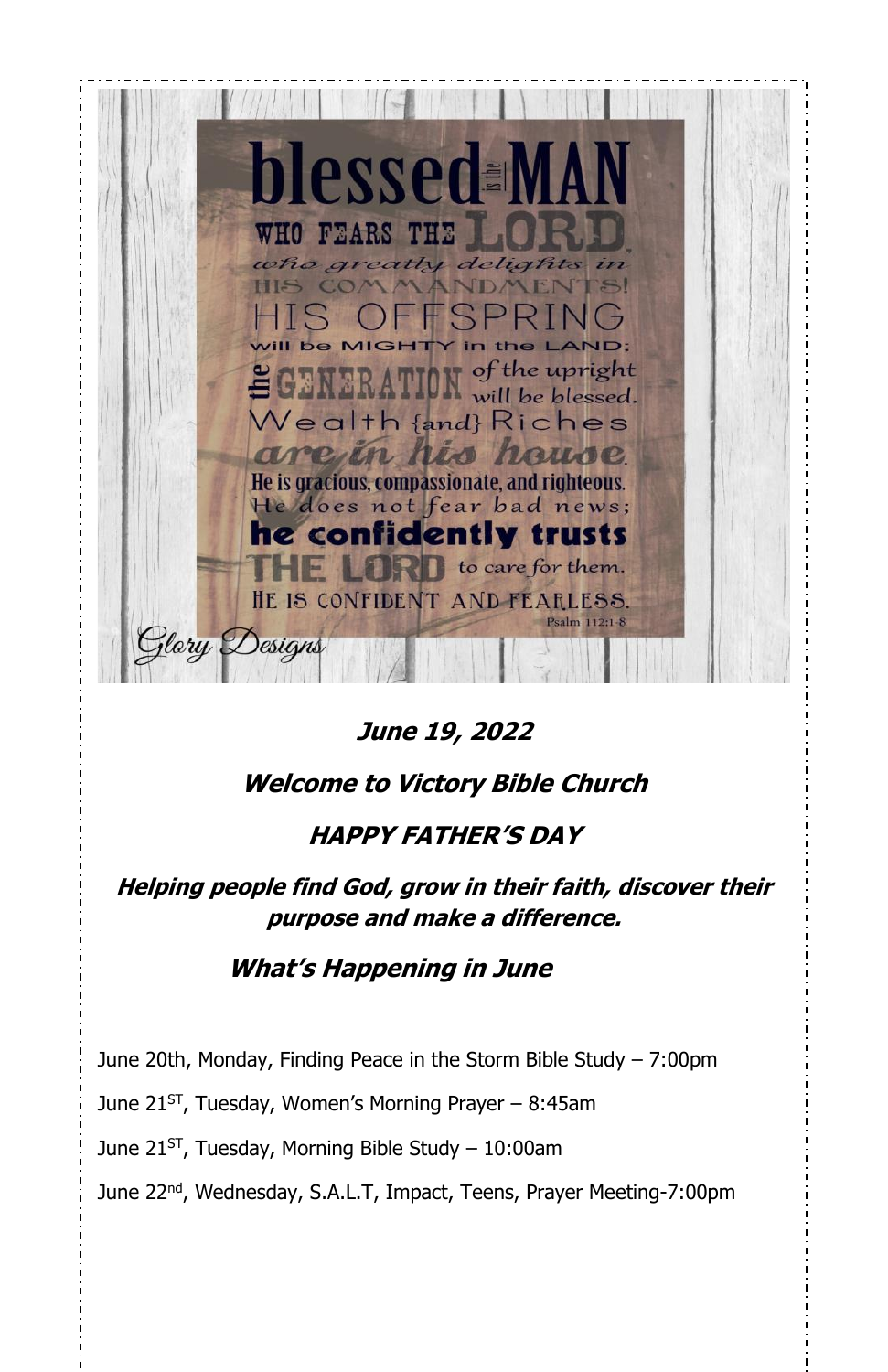If you would like to give towards the NEW BUILDING PROJECTS please write a separate check and in the memo New Building Projects. A reminder ALL Building Fund donations need to be a separate check. Push pay users use the drop down menu to give towards the New Building Projects. Thank You

### **Push Pay is not available at this time on our website**. If you

have the app you can give through that or go to pushpay.com and login through the portal or text 833-811-7454 keywords VBCNJGIVE.



**To receive updated church information, such as weather closures, special events etc. Please sign up at the welcome desk for our one call message system.**

## Our Church Directory is Online!

View our church directory online or via the FREE mobile app

To view the directory online, go to **members.InstantChurchDirectory.com** and follow the prompts under "Sign In" to "Create a login now." Please remember, you must confirm your email address with our church secretary before you can sign in. Forms are available at the welcome desk.

There is also a free mobile app available for download at the Apple® App store in iTunes®, Google Play™ store and the Amazon Fire App Store. Simply search for "**Instant Church Directory**" to get the download.

You will need to use your email address as listed in our directory to create a login the first time you use the directory online and via the mobile app. Need help or have questions?

#### Please contact: Carol Valentin

#### **Use of Building:**

Those wishing to use the building for public events such as a ministry event must fill out an event form and an audio/ visual form in order to be placed on the calendar. The forms are available at the welcome desk. Any questions please see Joanne Bambrick. Thank you.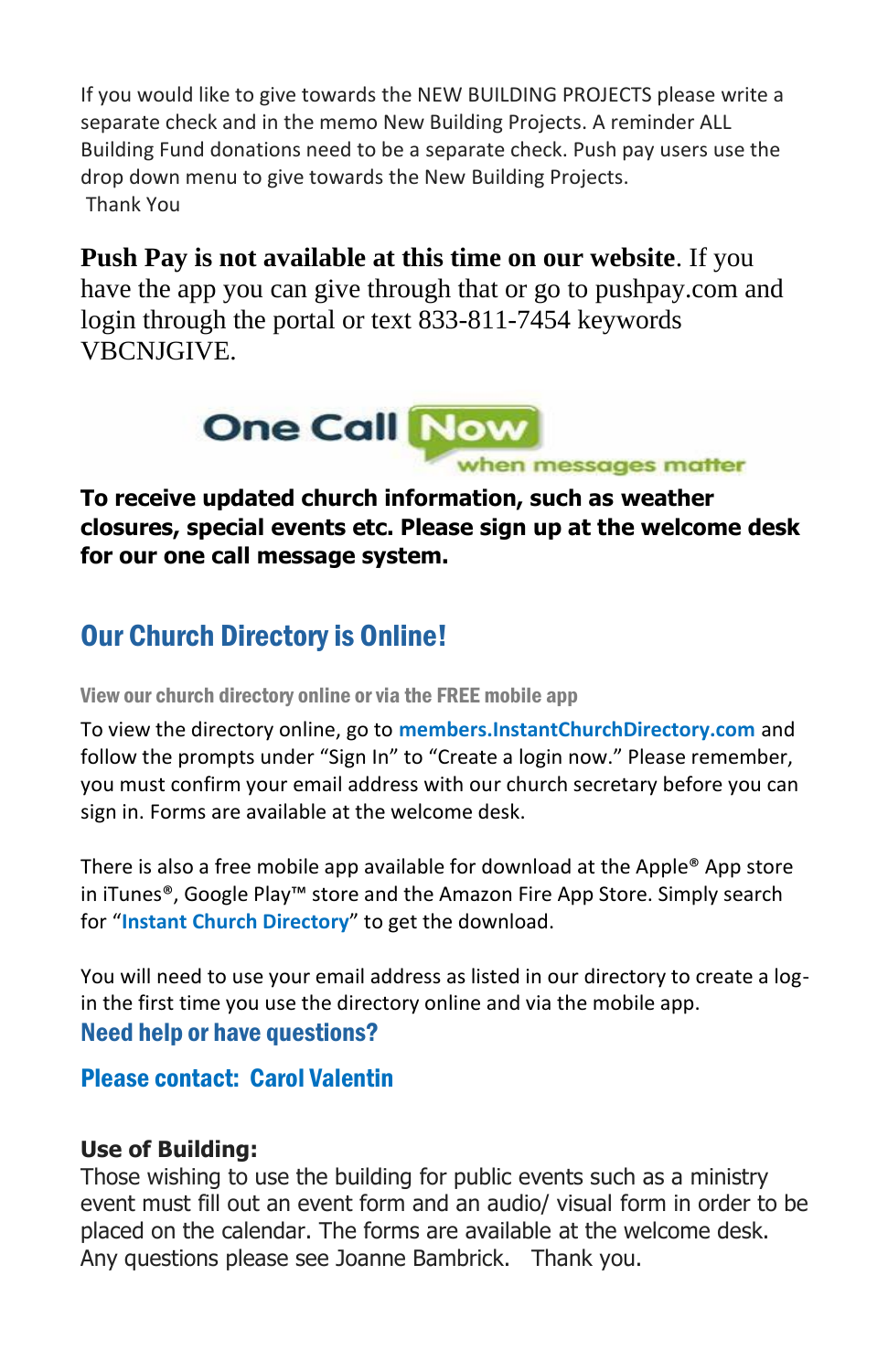**June 20th, Monday Finding Peace in the Storm Women's Bible Study – 7:00pm** The title is: Uninvited: Living Loved When You Feel Less Than, Left Out, and Lonely; by Lysa TerKeurst

#### **June 21st, Tuesday, Women's Morning Prayer -8:45am**

#### **June 21st , Tuesday, Morning Bible Study – 10:000am**

#### **June 22nd , Wednesday, S.A.L.T, Teens, Impact and Prayer Meeting – 7:00pm**

#### **Thursday, Addictions Victorious –Cancelled until further notice**

#### **Sundays, New Sunday School Class starting – The Truth Project with Keith Kendrex - 9:45am**

"This summer between services we will be studying from The Truth Project worldview Bible study by Focus on the Family. We will not be using the video but the Bible verses and concepts. This could be one of the most exciting and important Bible studies you have ever been part of. Keith Kendrex will be guiding us through the study this summer which has impacted more than 20 million people.

This is a detailed Bible Study that will guide us through what God says about many different areas of life: Theology, Ethics, Society, Family, Economics, Media, and much more. Why is there Evil in the world? Who is Man? What is God's view of work? Why do I exist? Why are relationships so important to God? These and many more questions will be looked at from God's point of view because, as the study will show, there is no major area of life that God has not spoken about."

#### **July 5th, Tuesday, Grief Share – 5:30pm**

#### **July 9th, Saturday, Car Show – 11:00am**

#### **July 28th, Thursday, American Red Cross Blood Drive – 2:00pm**